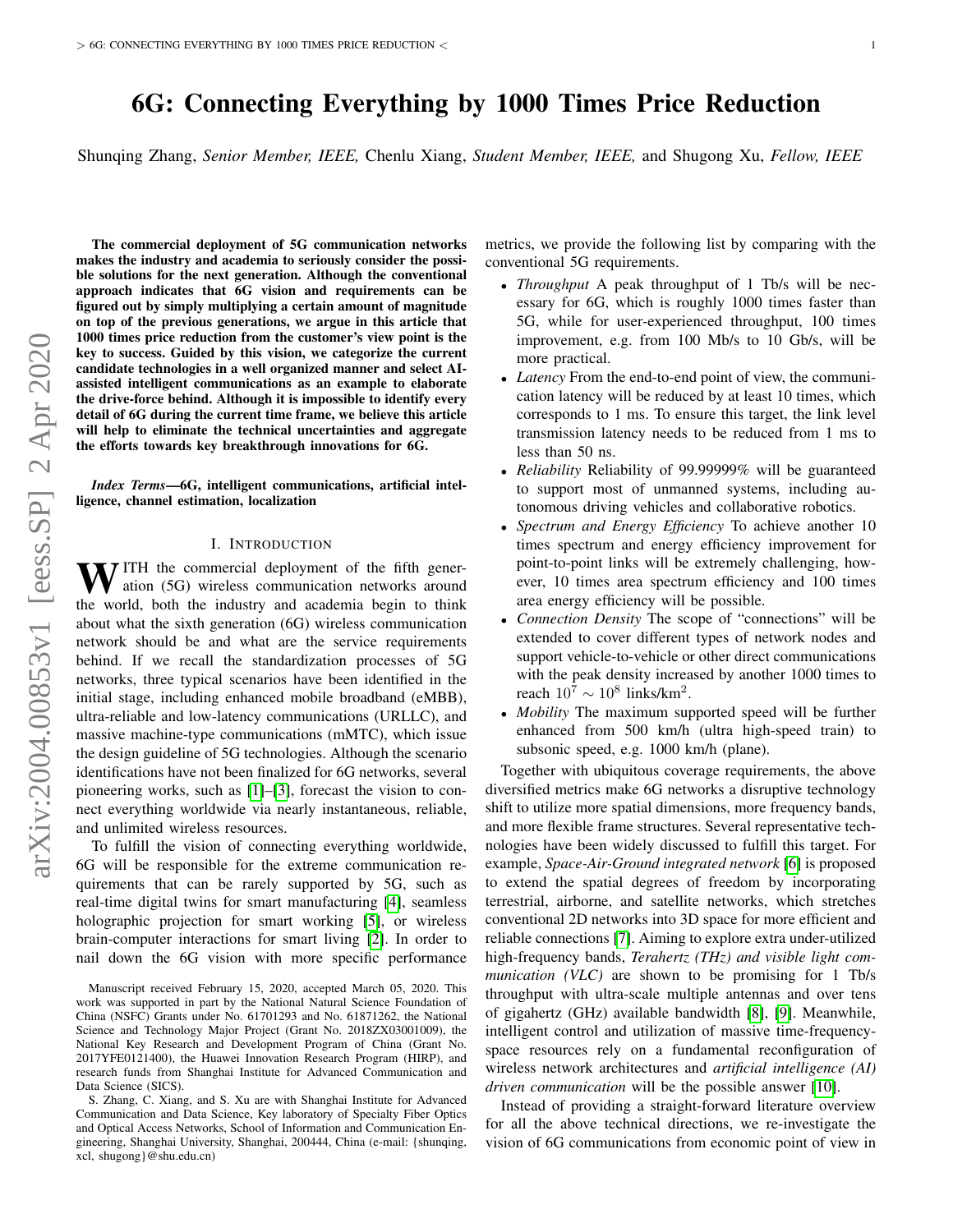this report. Specifically, by examining the previous generations of wireless communications, we predict that 6G networks will offer a wireless connection with less than 0.1 US dollars/year, which is 1000 times price reduction if compared with conventional 5G systems. Guided by this vision, we re-organize the current technologies in a more structured way and discuss the corresponding breakdown for 1000 times' goal. In addition, we select the most important technology, e.g., AI-assisted intelligent communications, to analyse the unique challenges for 6G networks, and offer a deep-dive using case studies. Although it is impossible to identify every detail of 6G during the current time frame, we believe this article will help to eliminate the technical uncertainties and aggregate the efforts towards key breakthrough innovations for 6G.

The rest of this article is structured as follows. Section [II](#page-1-0) provides the vision of 6G communications to achieve 1000 times price reduction for connecting the societies, and Section [III](#page-2-0) discusses the main drive-force to adopt AI-assisted intelligent communications. In Section [IV,](#page-3-0) we rely on two cases to demonstrate the possibly application of AI-assisted communication technologies, and discuss the potential challenges in Section [V.](#page-5-0) Concluding remarks are summarized in Section [VI.](#page-6-10)

# II. WHY 1000 TIMES?

<span id="page-1-0"></span>In the past few decades, the rapid development of wireless technologies has made continuous evolution of wireless communication networks. Looking back on the previous generations, the influences of "even-number" generations wireless networks are in general better than "odd-number" generations. Is there any reason behind? What can we learn from history to formulate 6G vision? In this section, we provide a historic overview to answer the above questions and discuss the possible technology breakdown in what follows.

### *A. Historical Overview*

From the viewpoint of non-technical telecommunication customers, the most intuitive experience for different generations of wireless networks is the monthly bills paid and the corresponding services delivered, rather than the advanced technologies used. Thus, we focus on the killing applications and the corresponding service charges to reflect their differences.

# *1) 1G & 2G - 10 Times Reduction*

The basic service for 1G and 2G networks is *voice calling*. Although significant technical efforts on top of 1G have been contributed to make 2G a fully digitized system, 10 times price reduction, e.g. from 0.1 US dollars/minute to 0.01 US dollars/minute according to China Mobile's annual report [\[11\]](#page-6-11), is the most valuable result for non-technical customers using voice calling. With the above achievement, the fraction of the world's population using such services was increased from well below 10% (for 1G) to more than 50% (for 2G) within 20 years [\[12\]](#page-6-12).

# *2) 3G & 4G - 1000 Times Reduction*

*Data transmission* is often recognized as a key service delivered by 3G and 4G systems, together with the technical transition from circuit-switched to packet-switched networks. Despite the significant technical progresses from 3G to 4G, including multiple-input multiple-output (MIMO) and orthogonal frequency division multiplexing (OFDM), 1000 times price reduction, e.g. from 0.1 US dollars/megabits to 0.1 US dollars/gigabits [\[11\]](#page-6-11), is the most user-sensitive achievement. Similar to what happened in 1G and 2G, the initial 3G users is limited to businessmen for accessing e-mails and company resources, while the explosive growth of users occurs only after 4G networks are widely deployed.

*3) 5G & 6G - 1000 Times Reduction*

A common view for 5G and beyond is that it will facilitate human-to-machine or even machine-to-machine communications for "*connected society*" rather than "connected people". Although the current deployment of 5G is still based on eMBB scenario with the similar pricing strategy as 4G networks, it will be more reasonable to charge based on connections rather than voice or data traffics. Referring to fibre to the home (FTTH) systems, the annual price for each terminal is around 100 to 200 US dollars in China [\[13\]](#page-6-13), which may become a suitable charging baseline for 5G with 100 US dollars/year per connection. By the year 2030 when 6G is expected to be deployed, more than 100 trillion sensors will be manufactured and connected to Internet [\[1\]](#page-6-0). Hence, 1000 times price reduction, e.g. to reach 0.1 US dollars/year per connection for 6G, will be necessary to maintain a sustainable development of the smart society.

#### *B. Technology Breakdown*

Figure [1](#page-2-1) summarizes typical devices and service prices for each generation wireless network. Although it is quite challenging to achieve 1000 times price reduction for 6G networks, we break it down according to spatial, frequency, and time domains as elaborated below.

- *Spatial 10 Times* The scope of the Space-Air-Ground integrated network covers a wide range of flying sites and terminals (such as drone), satellite communications, which can offer two times reduction by requiring much less number of serving base stations. Ultra scale MIMO is expected to have 50% throughput improvement without additional costs, thereby reducing the overall price by 1.5 times. Another three to four times reduction comes from the intelligent adaptation of beam and different network architectures, which eventually brings 10 times reduction.
- *Frequency 10 Times* The cost reduction in frequency domain relies on the exploration of low cost spectrum. Although THz, VLC, and mmWave are able to provide sufficient bandwidth for wireless transmission, the most suitable case will be the indoor users with pedestrian mobility, which is equivalent to 70% of the total wireless traffics  $[14]$ . Thus, three time reduction<sup>[1](#page-1-1)</sup> will be achievable using the higher frequency bands. In addition, by

<span id="page-1-1"></span><sup>&</sup>lt;sup>1</sup>We assume all the indoor traffics can be handled by higher frequency bands using WiFi-like techniques with marginal costs.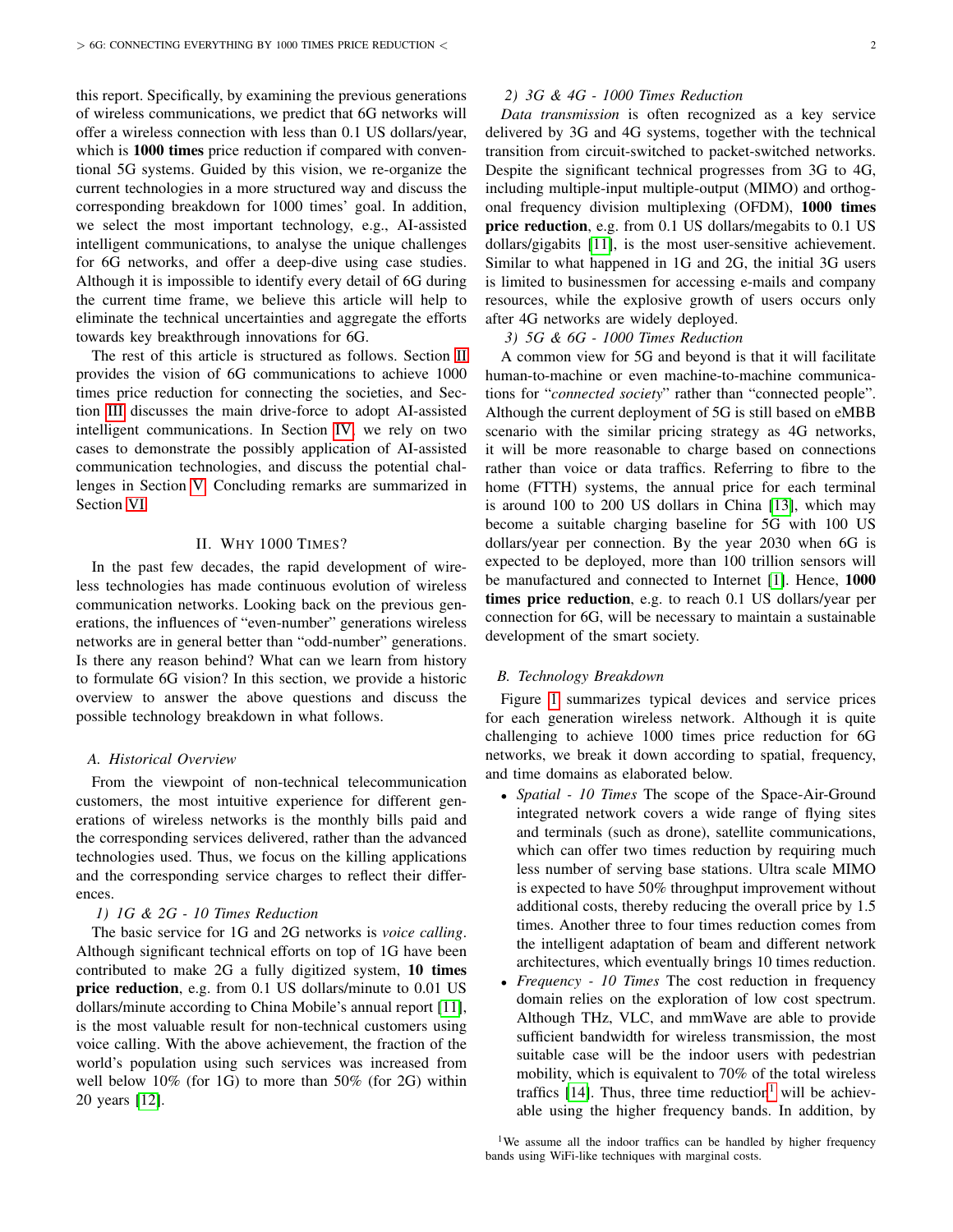

<span id="page-2-1"></span>Fig. 1. An overview of typical devices and service prices for 1G to 6G communication networks and the corresponding technology breakdown for 6G.

flexible utilization of multiple frequency bands, another three to four times reduction will be possible.

• *Time - 10 Times* Given a fixed time-frequency resource, the achievable throughput using current technologies are close to the Shannon's limit for point-to-point case. Hence, one desired solution is to build more point-topoint links via advanced duplex [\[15\]](#page-6-15) or non-orthogonal transmission schemes [\[16\]](#page-6-16). Another promising solution is to further enhance the resolution of time-frequency resource to facilitate more flexible frame structure and incorporate new modulation schemes, such as index modulation [\[17\]](#page-6-17). With massive combination of frame structures, modulation and duplex schemes, a fast mode adaptation can help to improve the performance as well. As illustrated in Figure [1,](#page-2-1) each category is able to provide two to three times price reduction.

By aggregating different technologies in different domains, we argue that **1000 times price reduction** is also technically achievable, and the key to success is the AI-assisted intelligent communications, which offer 20 to 50 times reduction in total.

#### <span id="page-2-0"></span>III. AI-ASSISTED INTELLIGENT COMMUNICATIONS

It is a natural question to ask why we can achieve another 20 to 50 times cost reduction using AI-assisted intelligent communications on top of conventional spatial, frequency, and time domain adaptations. A preliminary answer is due to the unique challenges of 6G networks as explained below.

# *A. PHY: From Stationary to Non-Stationary*

In the traditional wireless system design, an implicit assumption adopted is the stationary variations of physical environments. Taking the famous adaptive modulation and coding schemes (MCS) as an example, the instantaneous adaptation is on the basis of channel conditions, where we rely on the channel reciprocity property in time division duplexing (TDD) systems and the quantized channel feedback in frequency division duplexing (FDD) systems. No matter which scheme is adopted, we assume the obtained channel condition and the wireless fading environment for upcoming transmission follows the similar statistic.

In general, the above stationary assumption is sufficient for relatively low mobility, limited antenna size, and narrow band transmission. As aforementioned, in order to achieve 6G vision, it is necessary to extend the utilization of spatial, frequency, and time domain resources, and the stationary condition no longer hold true. For instance, in the spatial domain, the non-stationary characteristics of channel statistics begin to appear in ultra massive antenna configuration [\[18\]](#page-6-18). The similar non-stationary phenomenon happens in the time domain as well [\[19\]](#page-6-19), where high mobility is the most important factor based on the current literature. In the frequency domain, in addition to the possible non-stationary effects from the flexible utilization of different duplexing bands, another non-stationary situation may appear when hopping from low frequency bands to high frequency bands including mmWave, THz, and VLC.

The modeling of non-stationary relations among different wireless resources often requires high order non-linear correlation functions, where theoretically optimal approaches are difficult to find in general [\[20\]](#page-6-20). With AI-assisted technology, the modeling problem of non-stationary characteristics can be systematically solved via generating sufficient data-sets and machine learning [\[21\]](#page-6-21). As an example, it has been reported in [\[22\]](#page-7-0) that the non-stationary channel statistics among different types of base stations can be exploited using deep learning. Although the AI-assisted physical transmission is still in its infancy, a promising throughput gain can be expected by a deep understanding of non-stationary properties of 6G networks.

#### *B. MAC: From Orthogonal to Non-Orthogonal*

Interference is often regarded as the major limitation to improve the network throughput, and one of the major tasks in the MAC layer is to control the inter-cell and intra-cell interference levels through efficient radio resource management. From 1G to 5G networks, the classical MAC strategy relies on the orthogonal utilization of wireless resources to minimize the potential inferences among different links. Thanks to the one-to-one correspondence of radio resources and wireless connections, the associated MAC scheduling complexity is controllable as well.

Nevertheless, the orthogonal strategy requires network entities to accurately predict the dynamics of wireless traffics and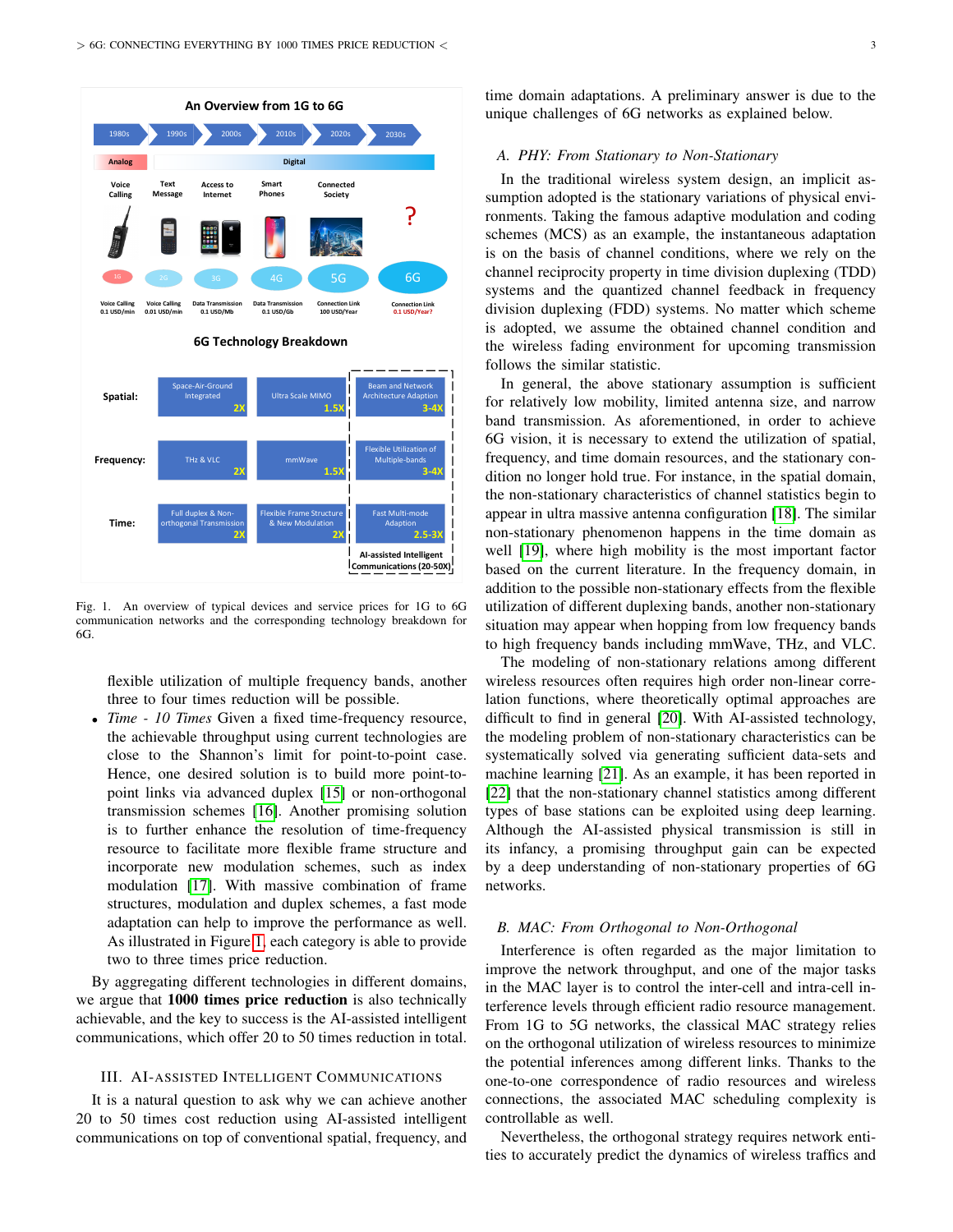prepare suitable wireless resources for the upcoming wireless transmission. This prerequisite holds true in the previous generations, since the most important application scenario is for human-to-human communications and the traffic variations are generally limited by the population density. In order to connect everything with the minimum network cost for 6G, a brute force scheme to turn on massive resources in spatial, frequency, and time domains is definitely impossible and a non-orthogonal management scheme is still necessary to minimize the amount of standby resources. It is also worth mentioning that non-orthogonal wireless transmission has been proposed as a candidate solution for massive grantfree multiple access scenarios and proven to be feasible in cellular fading environments [\[23\]](#page-7-1).

The non-orthogonal usage of wireless resources breaks the one-to-one mapping with radio links, which incurs the *Curse of Dimensionality* in designing the optimal multi-user scheduling strategy. Recently, several AI techniques, e.g. deep reinforcement learning [\[24\]](#page-7-2), has demonstrated their potential to deal with huge scale optimization problems, such as playing chess or Go games, and the famous AlphaZero can beat top Go player even without the prior human experts' knowledge [\[25\]](#page-7-3). Therefore, it is quite promising to apply AI techniques for solving the complicated non-orthogonal resource management problem as well.

#### *C. NET: From Unified to Customized*

Nowadays, the principle of network layer design for wireless systems is to provide seamless connections to the Internet, and all Internet protocol (IP) based solutions become the inevitable trends. Since the IP based solution is primarily designed for wired networks with limited mobility and negligible packet transmission loss, the current efforts towards all IP networks focus on providing the mobility management capabilities and preventing the wireless network from harmful congestion events [\[26\]](#page-7-4).

Regardless of the great achievement made in the previous generations, the above unified all IP based framework has the following limitations. First, the negligible packet transmission loss in wired networks is difficult to achieve in wireless scenarios, especially when we consider 6G scenario with diversified fading conditions for massive spatial-frequencytime resources [\[27\]](#page-7-5). Second, since the quality of service (QoS) guarantee is not the primary goal of the Internet, only a few QoS parameters are supported by the current design, which is definitely insufficient for 6G networks with various quality of experience (QoE) requirements [\[28\]](#page-7-6). Third, the future network topology will be much more heterogeneous than before. In order to connect everything in 6G, deviceto-device, ad hoc, mobile edge/fog intelligence, and other virtualization technologies will be widely deployed [\[29\]](#page-7-7). Last but not least, there is only limited solution to deal with various security and privacy requirement under the existing Internet environment. With the above reasons, a customized IP based network is thus desired.

The customized design requires more description of the wireless traffics. Due to the limited service quality indicators

from the above layers and the data protection regulations from governors, to rebuild a customized flow on top of the existing TCP/IP protocol is not the best choice and an AI based framework to realize the joint efforts of traffic sensing and recognition, QoE predicting, and IP based protocol optimization, will be more suitable than today's unified strategy [\[30\]](#page-7-8).

#### *D. APP: From Communication to Imagination*

Previous generation wireless networks are mainly in charge of unified information transmission, regardless of the specific running applications. This partially explains why the wireless network operators make less profit than the Web APP runners in the current mobile Internet era [\[31\]](#page-7-9). In order to provide a sustainable developing environment for 6G networks, to build a more friendly ecosystem between operators and users and explore other possibilities beyond the conventional information exchanging tasks for wireless network operators will be necessary.

It has been predicted in [\[27\]](#page-7-5) that distributed intelligence to enable an autonomous, holographic, and human-machine cooperative society is the key driving application for 6G, which is outside the scope of traditional communications. Take the movement control of cooperative mobile robots as an example, it usually requires an integration of several novel technologies, including objective detection, pattern recognition, as well as seamless high accuracy localization and navigation. In addition to the low latency sharing of movement control instructions among different cooperative robots, high accuracy localization tasks require real time monitoring of indoor wireless signals rather than information exchange with 6G networks. Extensive applications may also cover abnormal event detection for smart cities, such as pedestrian monitoring for emergency management, or remote gesture control via electromagnetic waves.

Although it is impossible to list all the potential applications for 6G networks, one promising trend is to design the service or business oriented network, where AI techniques are the key enabler to identify the service types, to reconfigure the network architecture, and to link the imagination with reality.

# IV. CASE STUDIES

<span id="page-3-0"></span>In this section, we provide two case studies to demonstrate the power of AI in optimizing the current wireless transmission technologies as well as new applications.

## *A. Channel Estimation*

Channel estimation has been considered as a vital component of the modern communication systems [\[32\]](#page-7-10). Especially in the future 6G communication networks, THz frequency bands, as a new feature for physical layer transmission, will be adopted to meet the high throughput requirements, which undoubtedly bring new challenges. It is well known that the free space spreading loss increases with frequency, and the THz channel is also characterized by a high molecular absorption, which usually leads to signal distortion and colored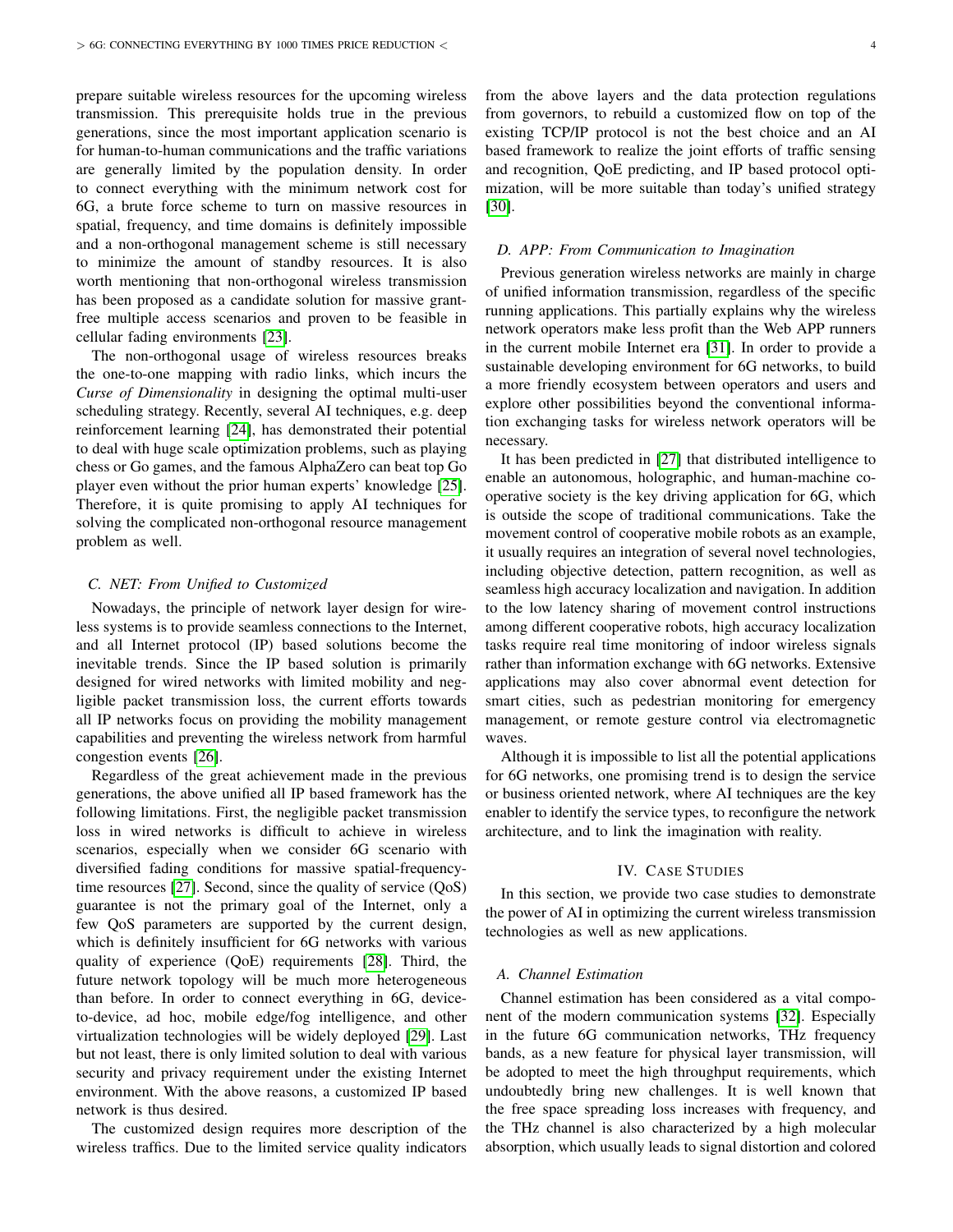

<span id="page-4-0"></span>Fig. 2. The estimated response of one RB with  $N_f$  sub-carriers in frequency domain and  $N_t$  time slots in time domain. The RE channel state  $\hat{\mathbf{h}}^k$  ( $f_{RE}, t_{RE}$ ) on the right is estimated by the interpolation mechanism from RS channel state  $\hat{\mathbf{h}}_{MMSE}^k$  ( $f_{RS}, t_{RS}$ ) on the left, which is estimated by MMSE algorithms.

noise [\[33\]](#page-7-11). Together with the spreading loss, the molecular absorption results in a greater frequency-selective path loss. Hence, novel channel estimation technologies are required to solve the issues in the THz frequency bands. Actually, the least square (LS) or minimum mean squared error (MMSE) has shown to be effective and achieve satisfying performance [\[34\]](#page-7-12). However, the conventional channel estimation interpolation methods [\[35\]](#page-7-13), such as linear interpolation (LI), Guassian interpolation (GI) or discrete Fourier transform interpolation (DFTI), cannot fully exploit the associated characteristics and model the non-linear relationship caused by molecular absorption.

In order to address this issue, we shall reconsider that our target is to recover the whole channel frequency response from sparse observations at pilot locations. The entire interpolation process is similar to a typical image super-resolution (SR) task [\[36\]](#page-7-14), which is typically obtaining a high resolution (HR) image from low resolution (LR) images. An interpolation process is usually performed on a resource block (RB) basis with  $N_t$  time slots and  $N_f$  sub-carriers as shown in Fig. [2.](#page-4-0) Hence, some existing literature has proposed to borrow SR ideas to solve the interpolation problem in channel estimation processes. For example, traditional image interpolation schemes like bilinear or bicubic, have been utilized to test the performance in [\[37\]](#page-7-15), which is conducted by assuming linear or non-linear relationships between LR and HR images. To reduce the significant computational complexity of the above algorithms, several learning methods like dictionary learning [\[38\]](#page-7-16), local linear regression [\[39\]](#page-7-17) and random forest algorithm [\[40\]](#page-7-18) manage to directly learn the non-linear interpolation relations of real-time channel state information (CSI) between reference signals and the neighboring resource elements. Although these methods avoid the problem of finding complex and changeable mathematical relationships, the performance in terms of computational complexity and recovering image accuracy, which is measured by normalized mean-square error (NMSE), are not satisfying. To further improve the channel matrix recovery NMSE, deep neural networks based technologies, such as



<span id="page-4-1"></span>Fig. 3. NMSE comparison of different interpolation algorithms on the same set of pilot observations, including GI+DFTI, SRCNN, EDSR-L, LSRN and LSRN-L.

the super-resolution convolutional neural network (SRCNN) [\[41\]](#page-7-19), the very deep super-resolution network (VDSR) [\[42\]](#page-7-20) and enhanced deep super-resolution (EDSR) [\[43\]](#page-7-21) have been applied into channel state interpolation task, which are able to achieve a peak signal-to-noise ratio of more than 30 dB in the conventional image interpolation tasks on the DIV2K public dataset.

The above SR methods are not directly applicable to the practical channel estimation systems, considering the slowvarying properties of channel matrix in the time domain. Hence, the newly proposed schemes utilize a Long-Short term memory based Residual Network (LSRN) with recurrent structure to learn the slow-varying time domain correlation among consecutive OFDM symbols. To make sure the channel estimation performed on a sub-frame (10 milliseconds duration) basis, the modified EDSR and LSRN, named of EDSR-L and LSRN-L with low complexity implementation are proposed, which manage to balance the NMSE performance and the computational complexity. In order to fully compare the performance of different interpolation algorithms mentioned in this case, we perform channel matrix recovery experiments on the same set of pilot observations, using NMSE as the performance indicator. As verified in Fig. [3,](#page-4-1) the LSRN-L based scheme shows the best NMSE performance over the potential interpolation algorithms with consideration of the acceptable computational complexity and latency requirements.

In conclusion, bring the idea of AI-assisted SR interpolation algorithms brings 20-30 times MMSE reduction for the channel estimation, without affecting the original latency requirements and computational complexity. The noticeable performance improvements in channel matrix recovery make channel estimation a typical case of AI-assisted price reduction in wireless communications.

# *B. Localization*

Localization has already been one of the most popular applications in the modern society. The new proposed 5G communications standard 3GPP Release 16 has mentioned the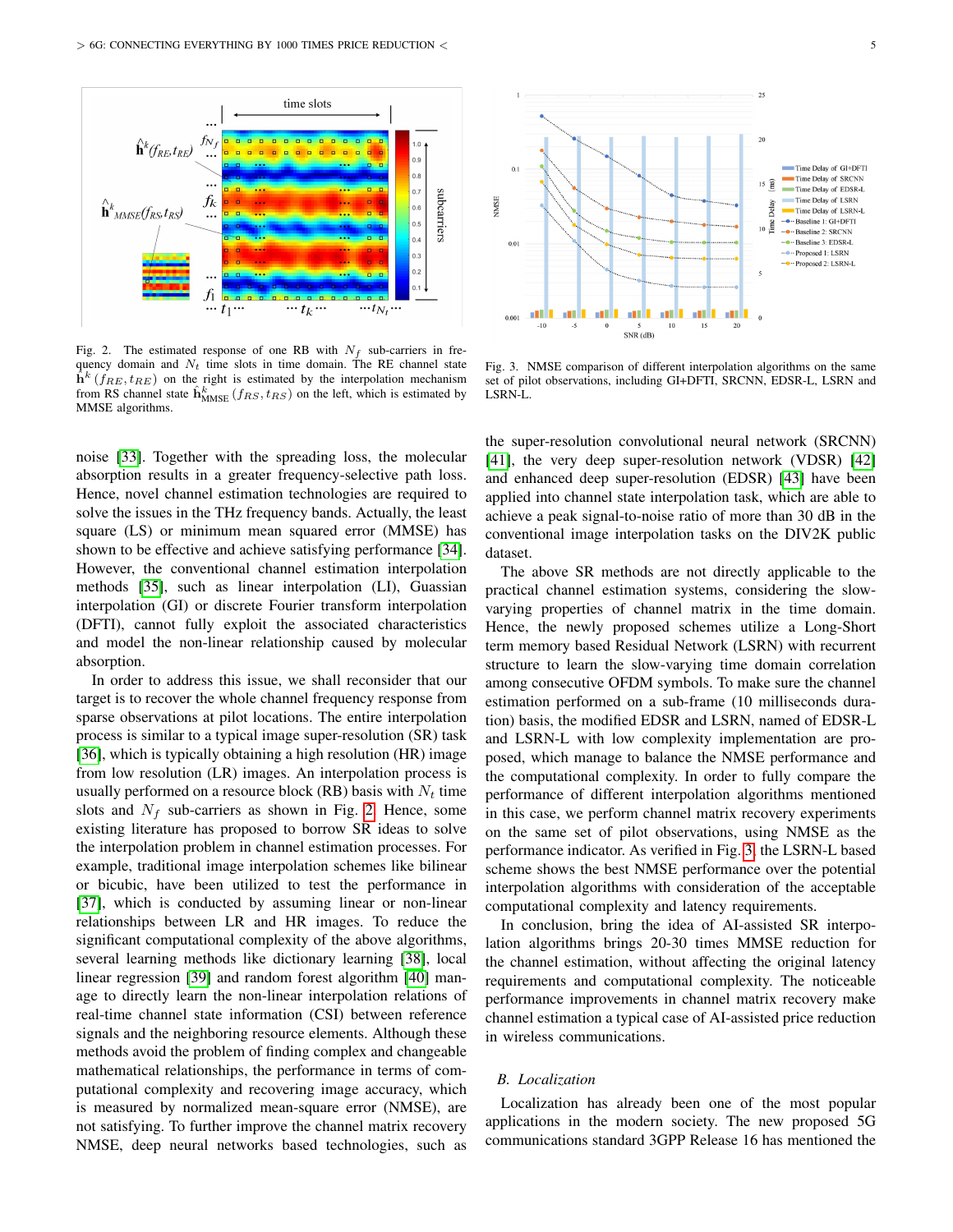noticeable high-precision localization vision with NR technology support, which requires that the horizontal positioning error of 80% of UEs is supposed be less than 3m in indoor deployment scenarios and 10m in outdoor deployment scenarios in commercial use cases [\[44\]](#page-7-22). Predictably, a higher localization accuracy, like decimeter level for regulatory requirements and centimeter level for opportunistic conditions, is required for 6G communications systems, considering the newly adopted features of Thz frequency band and GHz bandwidth. Assuming that such positioning accuracy can be achieved by the new generation communications deployment, the potential applications in the future will be full of imagination. It will bring accurate indoor navigation experience for customers in large shopping malls and exhibition halls, reliable driving assistance information for autonomous vehicles, and seamless tracking for smart manufacturing goods in large factories. However, localization systems with single existing positioning technology are not able to provide such high accuracy as mentioned. The mixture of the mainstream positioning technologies has become a new tendency to improve the positioning accuracy, including 3GPP LTE/NR/6G [\[45\]](#page-7-23), WiFi [\[46\]](#page-7-24)–[\[49\]](#page-7-25), Bluetooth Low Energy (BLE) [\[50\]](#page-7-26), and Global Navigation Satellite System (GNSS) [\[51\]](#page-7-27) technologies. Though practical localization accuracy still depends on the environmental scenarios conditions, multiple sensors fusion can effectively eliminate positioning errors. Fortunately, a large number of smart terminals like smartphones with multiple sensors make it possible for the localization tasks with sensors fusion. Therefore, it is of great importance to review the history of existing technologies and explore the potential of fusion localization.

Among the existing approaches, triangulation based methods like time of arrival (ToA) [\[52\]](#page-7-28), time difference of arrival (TDoA) [\[53\]](#page-7-29), angle of arrival (AoA) [\[46\]](#page-7-24) are hard to conduct due to the problems of computational complexity and clock synchronization. Conversely, fingerprint based schemes in [\[47\]](#page-7-30)–[\[49\]](#page-7-25), [\[54\]](#page-7-31) have been proven to be an effective solution, where the intrinsic features of wireless signals are extracted in the training stage and utilized in the operating stage to predict the location through real time measured signals. Received signal strength indicator (RSSI) [\[54\]](#page-7-31), reference signal received power (RSRP) [\[45\]](#page-7-23) and CSI [\[47\]](#page-7-30)–[\[49\]](#page-7-25) have been proven to be highly correlated with spatial location and can be utilized as valid location fingerprints. The above localization methods are illustrated in Fig. [4.](#page-5-1) To establishes a probabilistic relationship between the collected fingerprints and the candidate locations, some classifiers such as deterministic k-nearest neighbor (KNN) clustering [\[55\]](#page-7-32) and probabilistic Bayes rule algorithms [\[56\]](#page-7-33) have been adopted, though the corresponding computational overhead during the offline modeling and online feature extraction is usually significant. To address this problem, especially after the deep learning technique has been invented, the model-free localization approaches, such as restricted Boltzmann machine (RBM) [\[47\]](#page-7-30), Multilayer Perceptron (MLP) [\[57\]](#page-7-34) and convolutional neural networks (CNN) [\[48\]](#page-7-35) have been applied to exploit fingerprints features and classify to different reference positions with certain probability. According to the latest literature, complex neural network structures has made it to improve the positioning accuracy to



<span id="page-5-1"></span>Fig. 4. ToA, AoA, TDoA and fingerprint based localization methods for mobile terminals are illustrated in blue, green, red and yellow respectively.



<span id="page-5-2"></span>Fig. 5. CDF of localization errors for different algorithms, including KNN, MLP based classification and MLP, CNN based logistic regression algorithms.

the sub-meter, even decimeter level with controllable online prediction overhead. In addition, it is also proven that the similar neural networks, applied to treat the localization tasks as logistic regression tasks rather than classification tasks, can obtain more robust positioning accuracy at non-RP positions [\[48\]](#page-7-35). In order to show the performance improvements of AIassisted localization algorithms more vividly, we summarize the localization accuracy performance results of the existing literature in Fig [5.](#page-5-2) We can find that algorithms with more complex network structures like CNN have better positioning accuracy. Moreover, neural networks applied for logistic regression tasks can effectively eliminate large location errors and show better robustness.

In conclusion, AI-assisted positioning algorithms greatly improve the accuracy performance of fingerprint based localization methods to sub-meter level. Combined with the provided high accuracy, lower computational complexity makes fingerprint based localization stand out from other methods and thus become an important branch of future low-cost localization technologies.

## V. POTENTIAL CHALLENGES

<span id="page-5-0"></span>Although it is promising to introduce the AI-assisted technologies for 6G communications, there are still several critical challenges we need to address in the future. In this part, we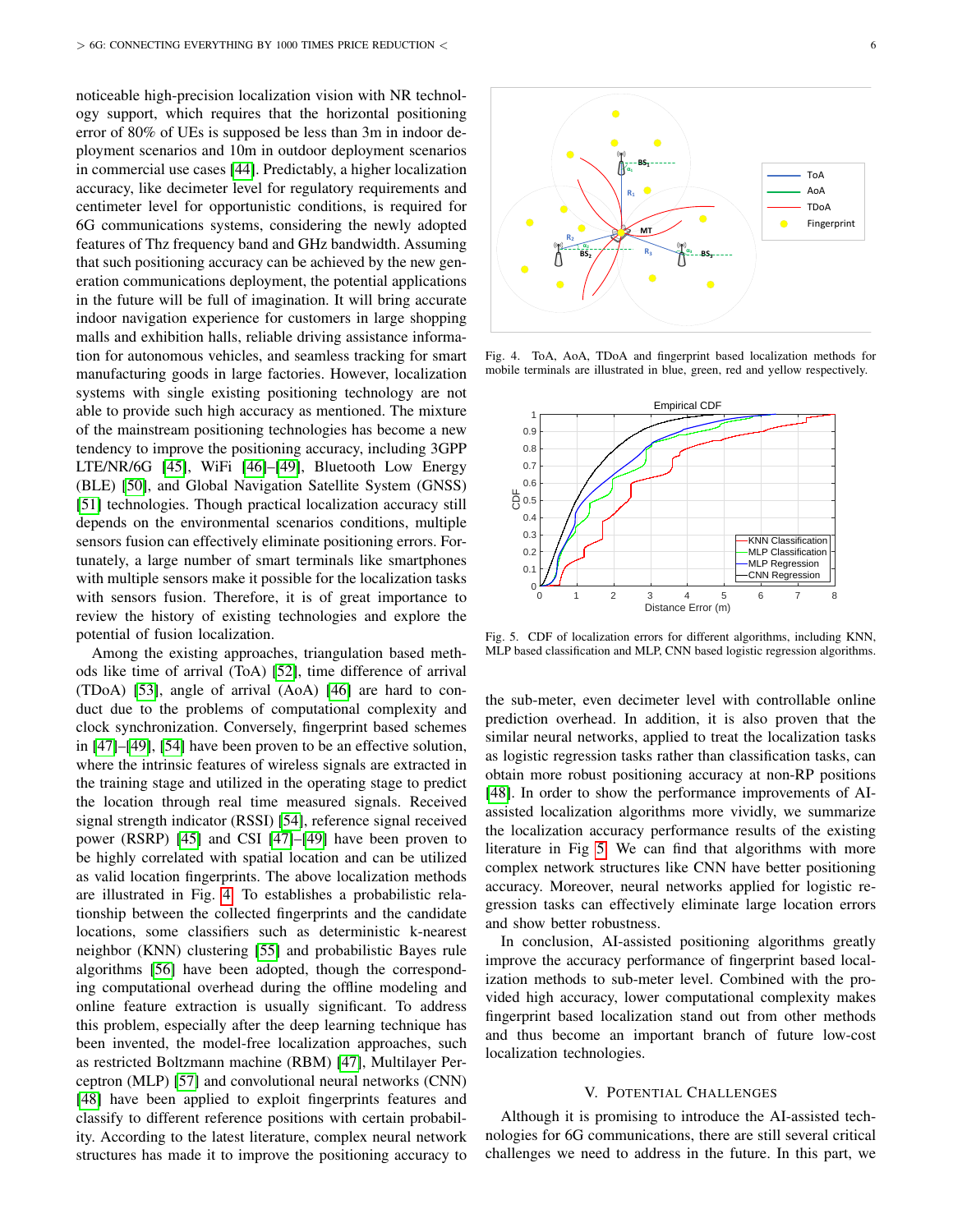elaborate them from three key aspects in AI, including data, algorithm, and computing powers.

- *Wireless Big Data* AI has demonstrated its great success in many computer vision tasks, especially when using supervised learning approach with labelled big data sets, such as ImageNet. In wireless communications, the similar supervised learning method is shown to be effective for solving many complicated optimization problems. However, there are still many concerns on building the public wireless data sets using practical measurement results, even for the research purpose as well.
- *Portable and Low-latency Algorithm* The existing AIassisted technologies [\[58\]](#page-7-36) are designed to satisfy certain performance target, while the migration capability is rarely considered. In order to be widely used in various 6G scenarios, the portability of algorithms should be adopted as an important performance metric. Moreover, due to the urgent delay requirement of many mission critical tasks, the accuracy and latency trade-off of AI algorithms is more desirable than conventional computer vision tasks.
- *Hardware Co-design* AI-assisted technologies require high density parallel computing resources, which is contradiction with the current implementation methodology of network entities. To facilitate the AI-assist communication, the implementation architecture of wireless networks needs to be reconstructed. In addition, the joint design with the advanced materials such as high temperature superconductor or graphene transistors may also be critical to improve the computing performance.

Besides the above listed issues, there are a tremendous amount of other research problems related to AI-assisted communication for 6G networks, such as smart electromagnetic wave control using intelligent surface [\[59\]](#page-7-37), or integrated communication, control and intelligent computing design [\[60\]](#page-7-38), which shall bring machine intelligence much closer to human beings. Meanwhile, a fast convergence of quantum communication and computing [\[61\]](#page-7-39) will provide a powerful platform for AI-assisted technologies. With more convenient humanmachine interactions, the 6G communication networks will make themselves a self-reliance and sustainable society rather than cold blooded information pipelines, and we believe the research efforts towards those areas will definitely make a unprecedented success for 6G networks in the near future.

#### VI. CONCLUSION

<span id="page-6-10"></span>In this paper, we demonstrate our 6G vision to connect everything by 1000 times price reduction from non-technical customer's viewpoint and discuss the candidate technologies in a well organized manner. In particular, we focus on AI-assisted intelligent communications to illustrate the drive-force behind and the potential challenges. In conclusion, we hope this article can pave the way for identifying the 6G roadmap and aggregate the efforts towards key technology breakthroughs.

## ACKNOWLEDGMENT

The authors would like to thank Prof. Xin Wang from Fudan University, Prof. Wen Chen from Shanghai Jiaotong University, and anonymous reviewers for their valuable comments, which greatly improves the quality of this paper.

#### **REFERENCES**

- <span id="page-6-0"></span>[1] K. David and H. Berndt, "6G Vision and Requirements: Is There Any Need for Beyond 5G?" *IEEE Vehicular Technology Magazine*, vol. 13, no. 3, pp. 72–80, Sept. 2018.
- <span id="page-6-4"></span>[2] W. Saad, M. Bennis, and M. Chen, "A Vision of 6G Wireless Systems: Applications, Trends, Technologies, and Open Research Problems," *IEEE Network*, Accepted for Publication 2019.
- <span id="page-6-1"></span>[3] T. Chen, S. Barbarossa, X. Wang, G. B. Giannakis, and Z.-L. Zhang, "Learning and Management for Internet of Things: Accounting for Adaptivity and Scalability," *Proceedings of the IEEE*, vol. 107, no. 4, pp. 778–796, 2019.
- <span id="page-6-2"></span>[4] E. Ahmed, I. Yaqoob, A. Gani, M. Imran, and M. Guizani, "Internetof-things-based Smart Environments: State of the Art, Taxonomy, and Open Research Challenges," *IEEE Wireless Communications*, vol. 23, no. 5, pp. 10–16, Oct. 2016.
- <span id="page-6-3"></span>[5] K. Wakunami, P.-Y. Hsieh, R. Oi, T. Senoh, H. Sasaki, Y. Ichihashi, M. Okui, Y.-P. Huang, and K. Yamamoto, "Projection-type Seethrough Holographic Three-dimensional Display," *Nature Communications*, vol. 7, no. 1, pp. 1–7, Oct. 2016.
- <span id="page-6-5"></span>[6] N. Zhang, S. Zhang, P. Yang, O. Alhussein, W. Zhuang, and X. Shen, "Software Defined Space-Air-Ground Integrated Vehicular Networks: Challenges and Solutions," *IEEE Communications Magazine*, vol. 55, no. 7, pp. 101–109, Jul. 2017.
- <span id="page-6-6"></span>[7] S. Zhang, S. Xu, G. Y. Li, and E. Ayanoglu, "First 20 Years of Green Radios," *IEEE Transactions on Green Communications and Networking*, vol. 4, no. 1, pp. 1–15, Mar. 2020.
- <span id="page-6-7"></span>[8] I. F. Akyildiz, C. Han, and S. Nie, "Combating the Distance Problem in the Millimeter Wave and Terahertz Frequency Bands," *IEEE Communications Magazine*, vol. 56, no. 6, pp. 102–108, Jun. 2018.
- <span id="page-6-8"></span>[9] P. Yang, Y. Xiao, M. Xiao, and S. Li, "6G Wireless Communications: Vision and Potential Techniques," *IEEE Network*, vol. 33, no. 4, pp. 70–75, Jul. 2019.
- <span id="page-6-9"></span>[10] K. B. Letaief, W. Chen, Y. Shi, J. Zhang, and Y.-J. A. Zhang, "The Roadmap to 6G: AI Empowered Wireless Networks," *IEEE Communications Magazine*, vol. 57, no. 8, pp. 84–90, Aug. 2019.
- <span id="page-6-11"></span>[11] China Mobile Limited, "China Mobile Limited (2015) Annual report 2015," China Mobile Limited, Tech. Rep., 2016. [Online]. Available: <http://www.chinamobileltd.com/en/ir/reports/ar2015.pdf>
- <span id="page-6-12"></span>[12] X. Gong and C. Cortese, "A Socialist Market Economy with Chinese Characteristics: The Accounting Annual Report of China Mobile," *Accounting Forum*, vol. 41, no. 3, pp. 206–220, 2017.
- <span id="page-6-13"></span>[13] FTTH Council Asia-Pacific, "APAC FTTH Market Panorama Report 2019," FTTH Council Asia-Pacific, Tech. Rep., 2019. [Online]. Available: [http://www.ftthcouncilap.org/wp-content/uploads/](http://www.ftthcouncilap.org/wp-content/uploads/2019/04/FTTH-APAC-Panorama-Report-2019_Low.pdf) [2019/04/FTTH-APAC-Panorama-Report-2019\\_Low.pdf](http://www.ftthcouncilap.org/wp-content/uploads/2019/04/FTTH-APAC-Panorama-Report-2019_Low.pdf)
- <span id="page-6-14"></span>[14] C. Lin and G. Y. Li, "Energy-efficient Design of Indoor mmWave and Sub-THz Systems with Antenna Arrays," *IEEE Transactions on Wireless Communications*, vol. 15, no. 7, pp. 4660–4672, Jul. 2016.
- <span id="page-6-15"></span>[15] Y. Yao, B. Li, C. Li, C. Yang, and B. Xia, "Downlink Performance Analysis of the Full-duplex Networks with Interference Cancellation," *IEEE Transactions on Communications*, Accepted for Publication 2020.
- <span id="page-6-16"></span>[16] Q. Wu, W. Chen, D. W. K. Ng, and R. Schober, "Spectral and Energyefficient Wireless Powered IoT Networks: NOMA or TDMA?" *IEEE Transactions on Vehicular Technology*, vol. 67, no. 7, pp. 6663–6667, Jul. 2018.
- <span id="page-6-17"></span>[17] E. Basar, "Index Modulation Techniques for 5G Wireless Networks," *IEEE Communications Magazine*, vol. 54, no. 7, pp. 168–175, Jul. 2016.
- <span id="page-6-18"></span>[18] I. F. Akyildiz and J. M. Jornet, "Realizing Ultra-massive MIMO (1024× 1024) Communication in the (0.06–10) Terahertz Band," *Nano Communication Networks*, vol. 8, pp. 46–54, Jun. 2016.
- <span id="page-6-19"></span>[19] A. Ghazal, Y. Yuan, C.-X. Wang, Y. Zhang, Q. Yao, H. Zhou, and W. Duan, "A Non-Stationary IMT-Advanced MIMO Channel Model for High-Mobility Wireless Communication Systems," *IEEE Transactions on Wireless Communications*, vol. 16, no. 4, pp. 2057–2068, Apr. 2017.
- <span id="page-6-20"></span>[20] Z. Yu, J. Yu, C. Xiang, J. Fan, and D. Tao, "Beyond Bilinear: Generalized Multimodal Factorized High-order Pooling for Visual Question Answering," *IEEE Transactions on Neural Networks and Learning systems*, vol. 29, no. 12, pp. 5947–5959, Dec. 2018.
- <span id="page-6-21"></span>[21] M. Sugiyama and M. Kawanabe, *Machine Learning in Non-stationary Environments: Introduction to Covariate Shift Adaptation*. MIT press, 2012.